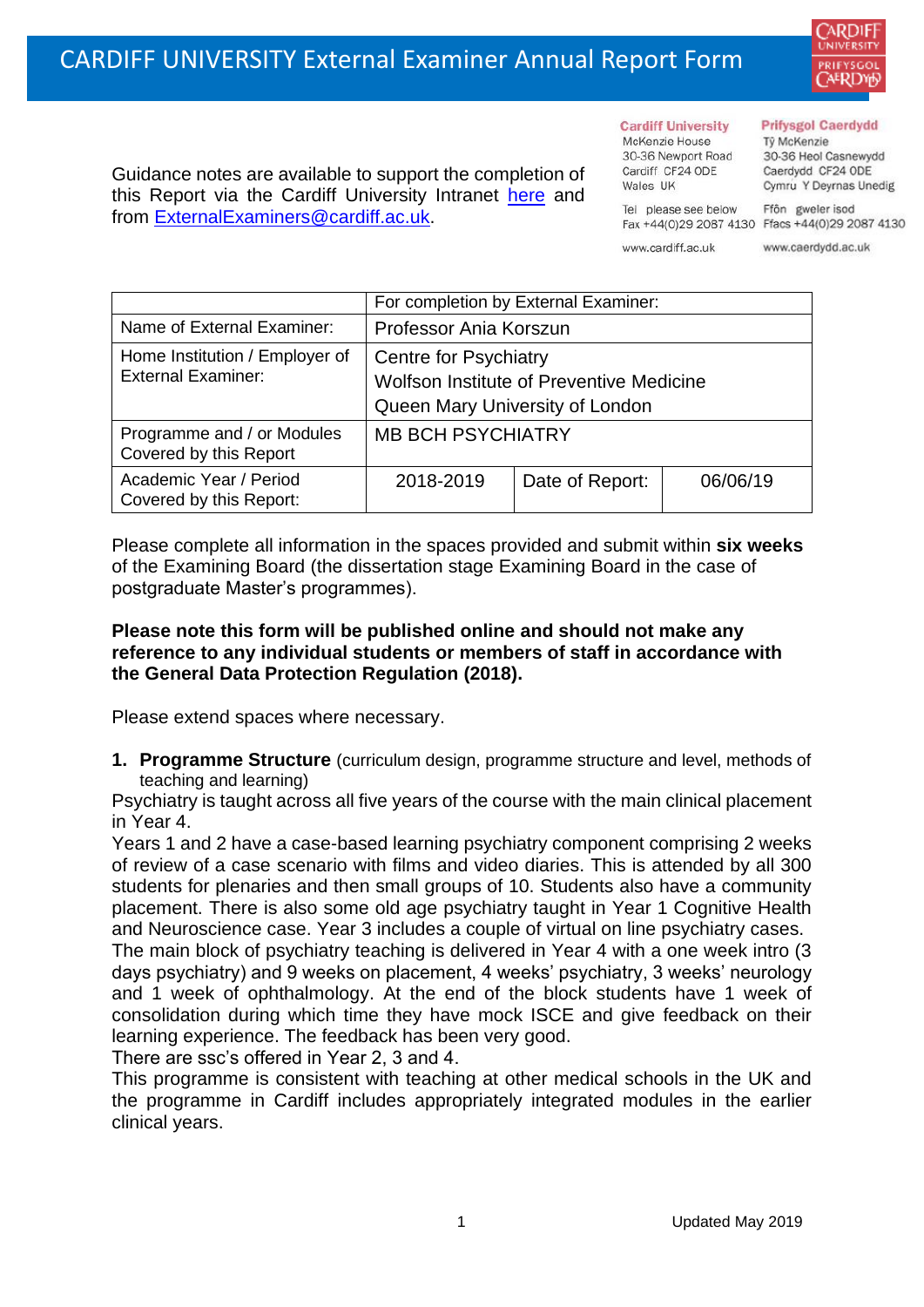**2. Academic Standards** (comparability with other UK HEIs, achievement of students, any PSRB requirements)

The academic standard is high and consistent with that of other medical schools.

**3. The Assessment Process** (enabling achievement of aims and learning outcomes; stretch of assessment; comparability of standards between modules of the same level)

Summative and formative testing is carried out

Students have progress tests 3 times per year, the same test is given to years 2,3,4, and 5 so students can see how much knowledge they are gaining over the years. In years 2 and 4 there is an integrated clinical structured exam ICSE combining clinical and procedural skills including psychiatry stations.

During the Year 4 psychiatry placement there are 4 formative supervised learning events: 2 mini-clinical examinations and 2 case-based discussions.

This year I attended the ICSE examination in May 2019. The stations were very good and standardised across the different circuits. There was one station on explaining diagnosis and treatment to a patient with schizophrenia that needs a little modification and this was discussed with the examiners at the time of the examination.

4. **Examination of Master's Dissertations (if applicable)** (sample of dissertations received, appropriateness of marking schemes, standard of internal marking, classification of awards)

[*Where possible please complete this section following the dissertation examining board determining the final award*.]

## NA

## **5. Year-on-Year Comments**

[Previous External Examiner Reports are available from the Cardiff University Website [here.](https://www.cardiff.ac.uk/public-information/quality-and-standards/external-examiner-reports)]

There were no changes to comment on this year.

**6. Preparation for the role of External Examiner (for new External Examiners only)** (appropriateness of briefing provided by the programme team and supporting information, visits to School, ability to meet with students, arrangements for accessing work to review)

NA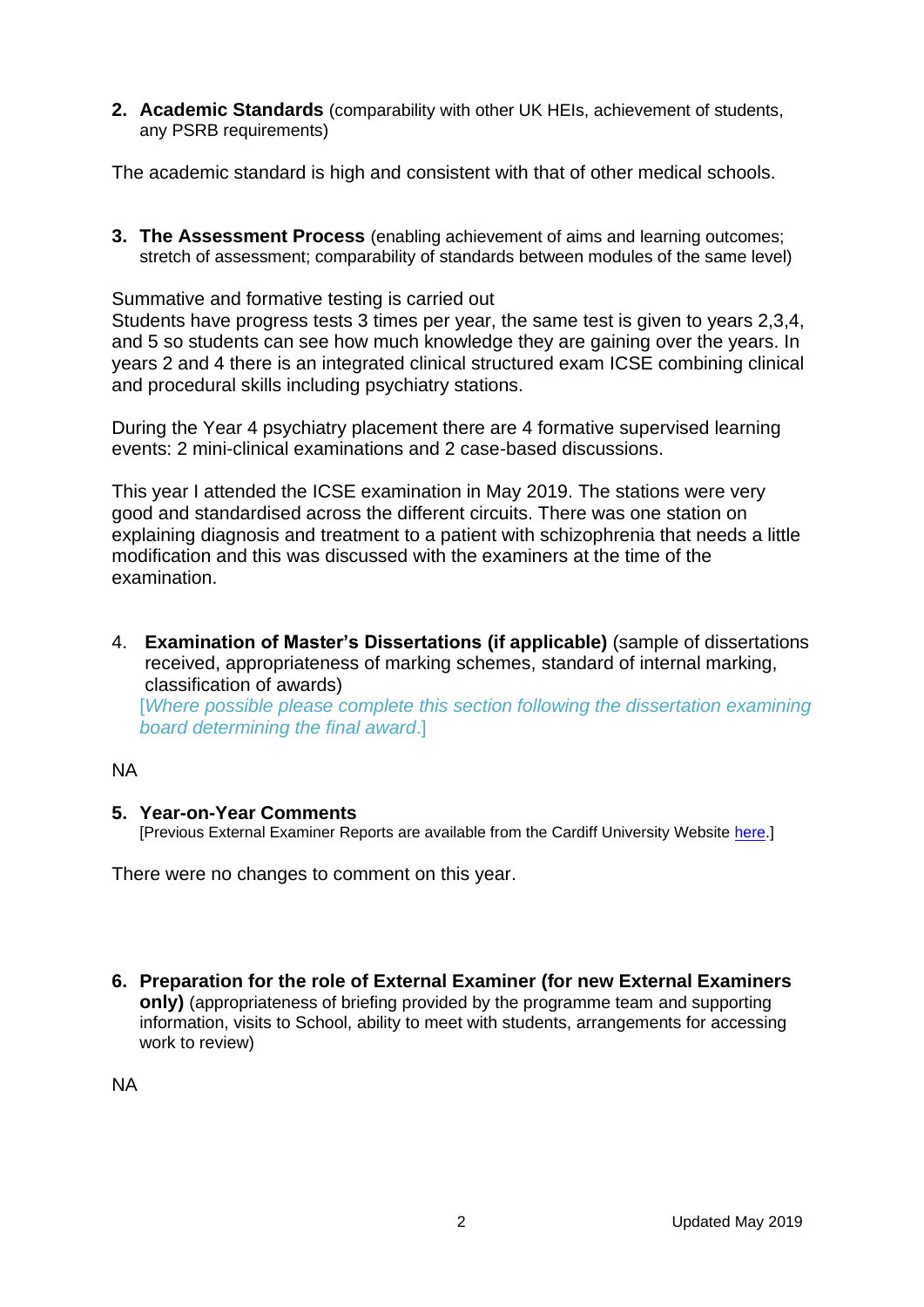**7. Noteworthy Practice and Enhancement** (good and innovative practice in learning, teaching and assessment; opportunities for enhancement of learning opportunities)

The course and assessment in psychiatry are of a very high standard.

**8. Appointment Overview (for retiring External Examiners only)** (significant changes in standards, programme/discipline developments, implementation of recommendations, further areas of work)

It has been a pleasure to act as the External Examiner at Cardiff. The programme is of a very high standard and the teaching leads are constantly refining and improving it. The exams are very well organised and I was always provided with all the information that I needed.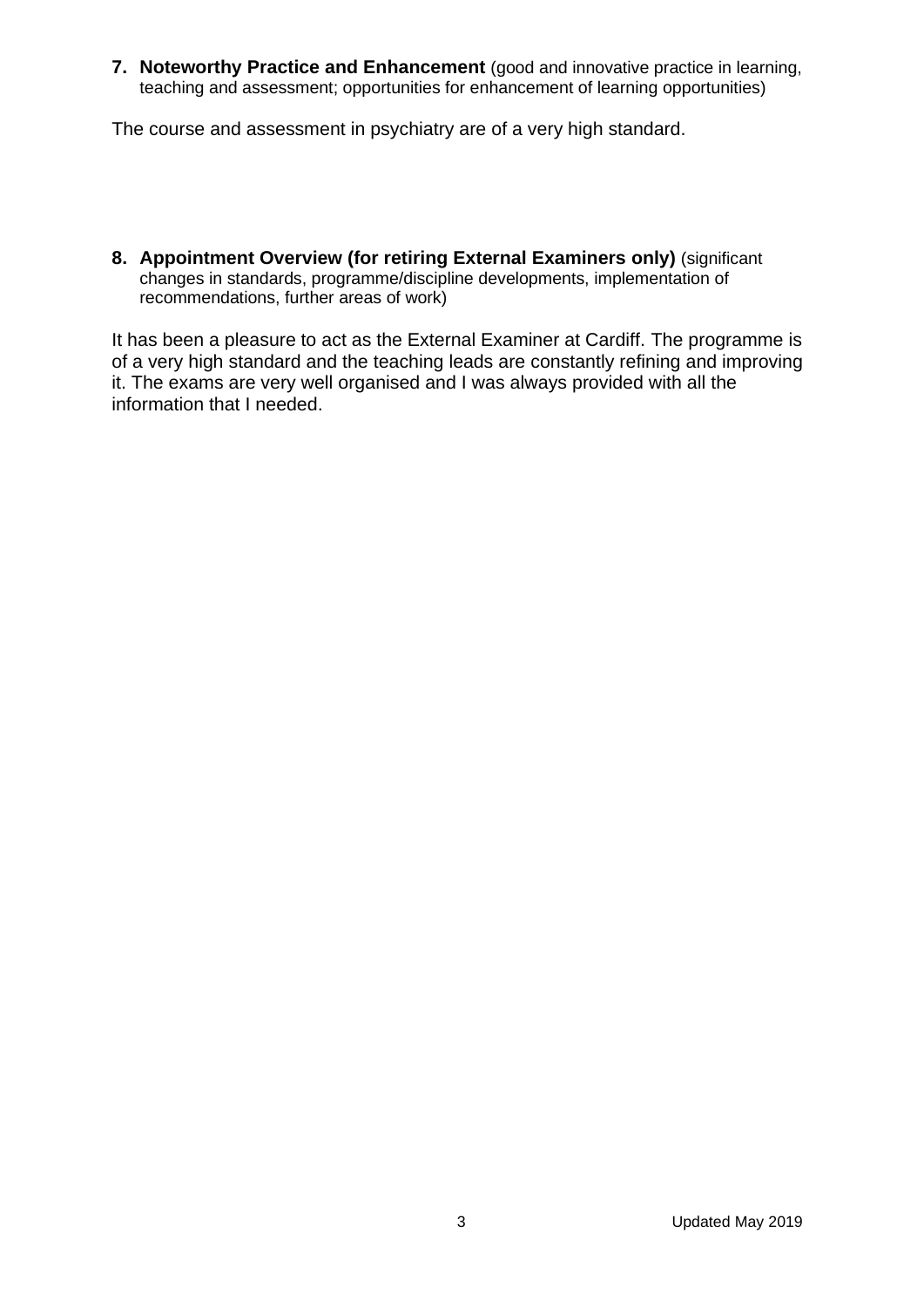# **9. Annual Report Checklist**

Please include appropriate comments within Sections 1-7 above for any answer of 'No'.

|                                                        |                                                                                                                                                             | <b>Yes</b><br>(Y) | <b>No</b><br>(N) | N/A<br>(N/A) |
|--------------------------------------------------------|-------------------------------------------------------------------------------------------------------------------------------------------------------------|-------------------|------------------|--------------|
| <b>Programme/Course information</b>                    |                                                                                                                                                             |                   |                  |              |
| 9.1                                                    | Did you receive sufficient information about the Programme and<br>its contents, learning outcomes and assessments?                                          | Y                 |                  |              |
| 9.2                                                    | Were you asked to comment on any changes to the assessment<br>of the Programme?                                                                             | Y                 |                  |              |
| <b>Commenting on draft examination question papers</b> |                                                                                                                                                             |                   |                  |              |
| 9.3                                                    | Were you asked to approve all examination papers contributing<br>to the final award?                                                                        | Y                 |                  |              |
| 9.4                                                    | Were the nature, spread and level of the questions appropriate?                                                                                             | Y                 |                  |              |
| 9.5                                                    | Were suitable arrangements made to consider your comments?                                                                                                  | Y                 |                  |              |
|                                                        | <b>Examination scripts</b>                                                                                                                                  |                   |                  |              |
| 9.6                                                    | Did you receive a sufficient number of scripts to be able to assess<br>whether the internal marking and classifications were appropriate<br>and consistent? |                   |                  | <b>NA</b>    |
| 9.7                                                    | Was the general standard and consistency of marking<br>appropriate?                                                                                         |                   |                  | <b>NA</b>    |
| 9.8                                                    | Were the scripts marked in such a way as to enable you to see<br>the reasons for the award of given marks?                                                  |                   |                  | <b>NA</b>    |
| 9.9                                                    | Were you satisfied with the standard and consistency of marking<br>applied by the internal examiners?                                                       |                   |                  | <b>NA</b>    |
| 9.10                                                   | In your judgement, did you have the opportunity to examine a<br>sufficient cross-section of candidates' work contributing to the<br>final assessment?       |                   |                  | <b>NA</b>    |
|                                                        | <b>Coursework and practical assessments</b>                                                                                                                 |                   |                  |              |
| 9.11                                                   | Was the choice of subjects for coursework and / or practical<br>assessments appropriate?                                                                    | Υ                 |                  |              |
| 9.12                                                   | Were you afforded access to an appropriate sample of<br>coursework and / or practical assessments?                                                          | Y                 |                  |              |
| 9.13                                                   | Was the method and general standard of assessment<br>appropriate?                                                                                           | Υ                 |                  |              |
| 9.14                                                   | Is sufficient feedback provided to students on their assessed<br>work?                                                                                      | Y                 |                  |              |
| <b>Clinical examinations (if applicable)</b>           |                                                                                                                                                             |                   |                  |              |
| 9.15                                                   | Were satisfactory arrangements made for the conduct of clinical<br>assessments?                                                                             |                   |                  | <b>NA</b>    |
| <b>Sampling of work</b>                                |                                                                                                                                                             |                   |                  |              |
| 9.16                                                   | Were you afforded sufficient time to consider samples of<br>assessed work?                                                                                  |                   |                  | <b>NA</b>    |
|                                                        | <b>Examining board meeting</b>                                                                                                                              |                   |                  |              |
| 9.17                                                   | Were you able to attend the Examining Board meeting?                                                                                                        |                   | N                |              |